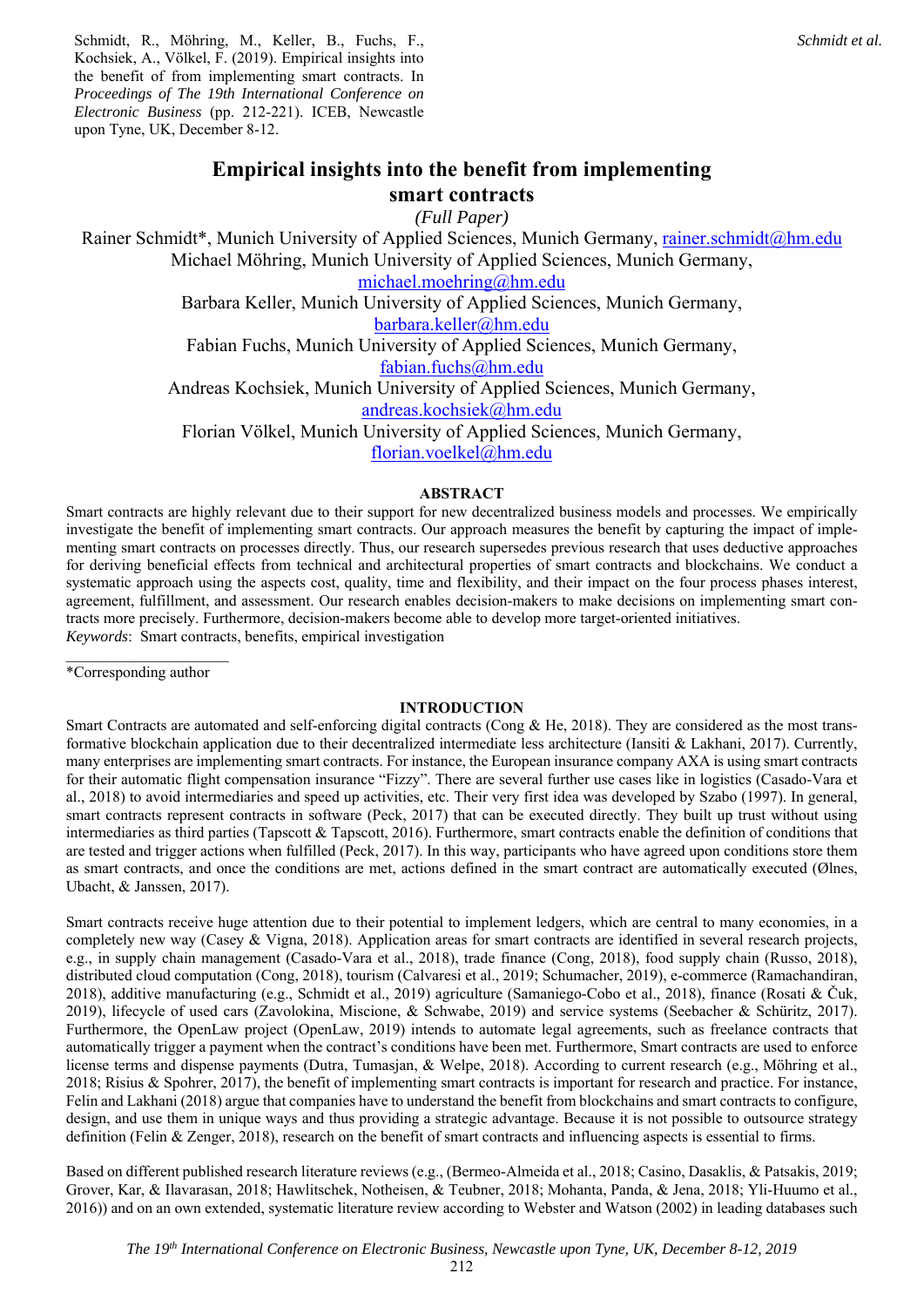as AISeL, SpringerLink, ScienceDirect, IEEE Xplore regarding related smart contract keywords, there is sparse empirical research about the benefit of implementing smart contracts (e.g, Möhring et al., 2018). Often research focuses on system issues and not on application considerations (Yli-Huumo et al., 2016). Nevertheless, an understanding of the benefit of smart contracts and its influencing aspects are necessary (Felin & Lakhani, 2018) to develop adequate information systems strategies and related research foundations. Therefore, this paper focusses on the benefit of implementing smart contracts and their influencing aspects. The overall research question of our paper is the following: *Which aspects influence the benefit of implementing smart contracts?* 

### Our contribution is fourfold:

1.We directly and empirically determine the benefit of implementing smart contracts superseding the indirect approaches that deduce the benefit from technological and architectural properties.

2.We use a systematical approach by creating a raster for capturing the benefit using the aspects cost, quality, time and flexibility and the four process phases interest, agreement, fulfillment, and assessment.

3.By creating this raster, we provide an enumeration of alternative for the initiative on smart contracts and support thus the development of methodologies.

4.We increase the quality of decisions of firms on implementing smart contracts.

In the following section, we will first discuss the theoretical background of smart contracts. In the section research design, we describe our research methods and develop four hypotheses that will be tested later on. Subsequently, we describe our research method how we collected data. Finally, we present the results of our research.

### **THEORETICAL BACKGROUND**

Smart contracts had been conceptualized independently from blockchains (Szabo, 1997). However, the capability of blockchain infrastructures to transfer digital assets, such as cryptocurrencies, has led to the two concepts often being considered together. Using blockchains as foundations, smart contracts are defined in formal languages that can be executed by using blockchain technology (Möhring et al., 2018). The basis for the automation in smart contracts are blockchain technologies such as Ethereum (Buterin, 2014) which contain Turing-complete programming languages. By combining this mechanism with a cryptocurrency (Nakamoto, 2008) programs that handle money are created (Narayanan & Clark, 2017). In this way, smart contracts containing such rules enable the transfer of digital assets (Buterin, 2014). To achieve privacy in public blockchains, approaches such as (Kosba et al., 2016) were developed.

It is important to note that early Blockchain Technologies do not have Turing-complete languages. For instance, Bitcoin scripting language has only 256 instructions of whom many are disabled and reserved (Wang et al., 2018). Therefore, using blockchain technologies does not imply the ability to create smart contracts (Mills et al., 2016).

In their core, smart contracts are automatically executed agreements between parties. For instance, a smart contract between a train operator and a client could define the payment for the ride and rules on how to handle reductions if the train is delayed. Smart contracts are written down in a semi-formal language that is executed automatically (Wang et al., 2018). The execution of smart contracts is decentralized (Wang et al., 2018). Each participant uses his virtual machine to execute smart contracts. The virtual machine isolates the execution of smart contracts from specifics of the underlying platform and makes the smart contracts platform agnostic. Therefore, a smart contract can be executed on different hardware and operating system platforms without change. The decentralized execution is the foundation for a distributed consensus model (Wang et al., 2018). The determination what is considered as truth is not done by a central intermediary but by the consensus of the participants.

The agreements in smart contracts can be described by rules of the form event – condition – action (Möhring et al., 2018; Szabo, 2016). In the example of a smart contract for train tickets, an event-condition-action rule could be: if the train arrives (event) and the train is punctual (condition) charge the full fare to the client's credit card (action). If a certain event arises and the defined condition is met, an action is executed. Events may be internal or external (Cong  $\&$  He, 2018). Internal events originate from within the virtual machine, e.g., from the execution of the same or other contracts. External events originate from the outside of the virtual machine. To prevent fraud external, events a cryptographically signed that means a signature makes it possible to discern true from false events. Conditions are used to filter and differentiate the reaction to events by triggering an action only on the fulfillment of the condition (Cong, 2018; Szabo, 2016). Furthermore, conditions may be used to differentiate the reaction to events by choosing one or several actions depending on the fulfillment of one or several conditions. The actions specified in the event condition action rules specify either the change of variable or the transfer of digital assets.

A challenge for smart contracts is trustworthy sources for events and data. They are called "oracles" (Cong & He, 2018). Without "oracles" fraudulent events and data could be used to gain financial advantages. For instance, by providing an incorrect arrival time of a train, a compensation payment could be fraudulently triggered.

Contrary to existing research on the benefit from smart contracts, which uses a deductive approach, we measure benefit from cost, quality, time, and flexibility aspects and use a process-oriented view. We apply an empirical method by interrogating experts. Based on technical and architectural properties, potential impact aspects on the benefit of smart contracts are identified but not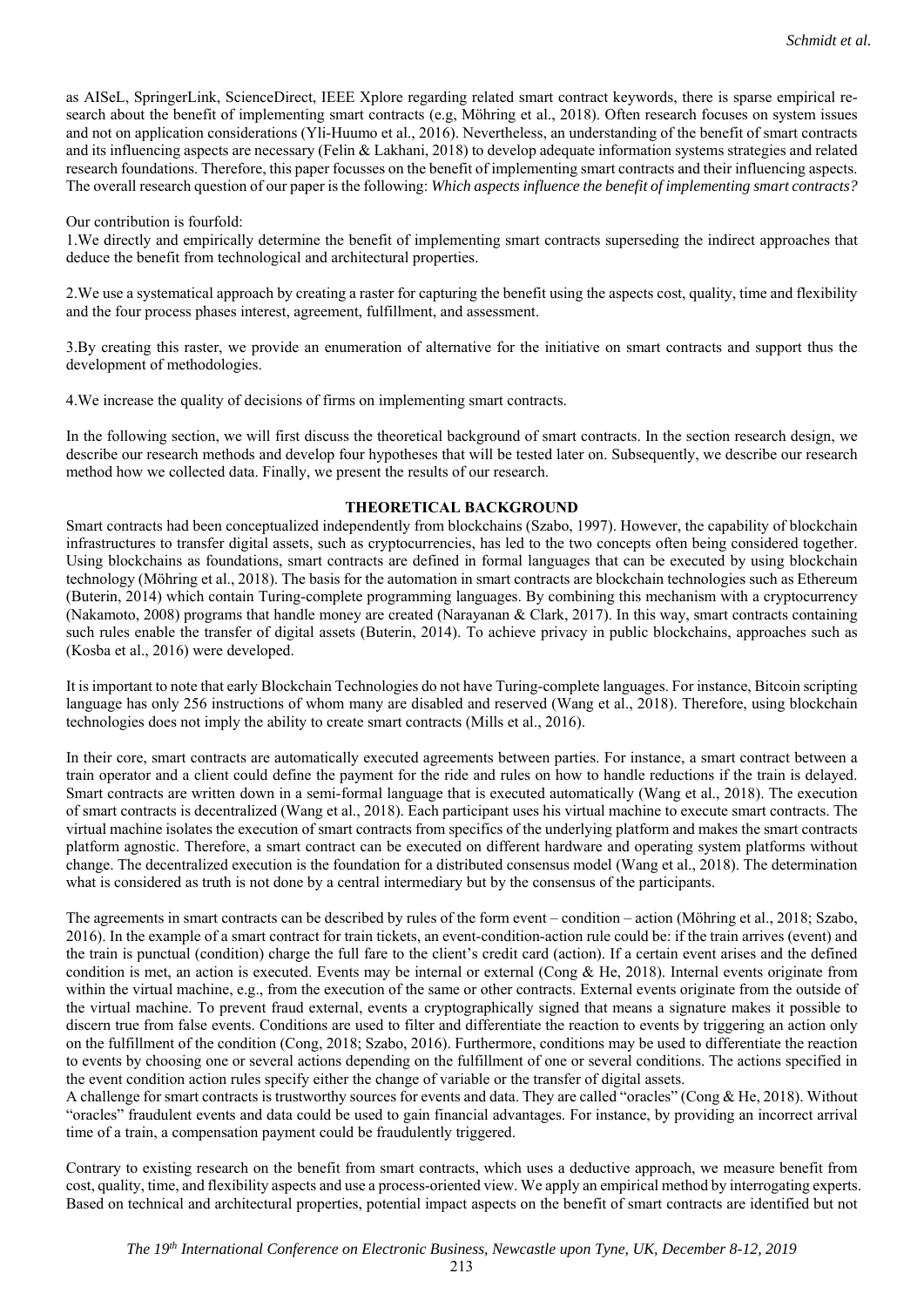quantified in the research from Wang et al. (2018), Ølnes et al.(2017), Alexopoulos et al. (2019), Karamitsos et al. (2018), and others.

The identity of contract specification and implementation denotes that the contract defined using a semi-formal language can be directly executed on a multitude of platforms. The contract is represented as program code (Tapscott & Tapscott, 2016). Thus, there is no effort necessary to transform a natural language specification into software. The direct execution also avoids errors during this transformation.

Decentralized consensus has been identified as the central mechanism of smart contracts (Cong & He, 2018). Also, Abadi and Brunnenmeier (2018) identified decentralization as technical benefit of smart contracts. Smart contracts provide a means for reaching consensus and coordination using a decentralized, peer-to-peer oriented approach (Atzori, 2017). The decentralized consensus increases resiliency and reduces the rent extracted by third parties (Cong & He, 2018). Decentralization avoids single points of failure and reduces cost by omitting centralized third parties (Cong, 2018). Casado-Varo et al. (2018) use smart contracts to avoid intermediaries and fasten up logistics. Already by Möhring et al. (2018) automation has been identified as characteristic of smart contracts. Automation means that smart contracts execute tasks, decisions, and the sensing of events without human intervention. After the execution of one task, the following one is executed automatically. Decisions are made without delays by the involvement of human decision makers. Upon events, the smart contract can react automatically.

Another technical benefit is correctness. Smart Contracts take the idea of blockchains to put data in a secure ledger and extend it into computation (Narayanan & Clark, 2017). In this way, a consensus protocol for the correct execution of a publicly specified program is defined (Narayanan & Clark, 2017). They are based on tamper-proof consensus on contingent outcomes (Cong & He, 2018). Correctness as technical benefit is confirmed by Abadi and Brunnenmeier (2018). Correctness embraces both static and dynamic aspects. The static correctness of contracts and their execution history means that contract and the logs documenting their execution cannot be altered. The dynamic correctness means that only actions are executed, which are in conformance with the rules defined in the contracts. Smart contracts assure that the overall system moves from one correct state to another only.

The transparency of smart contracts means that both the contracts and the transaction history are transparent to all stakeholders and auditable (Atzori, 2017; Tapscott & Tapscott, 2016). By this mean a single source of truth is created. Huge documentation as with previous approaches is avoided (Möhring et al., 2018). Smart contracts and their execution are resilient (Gervais et al., 2016). Due to replication and redundancy, the failure of single participant nodes does not hamper the execution of smart contracts. This is achieved by using a distributed architecture in combination with a scale-out approach (Ferdman et al., 2012). The distributed system created is more resilient and scales better (Ferdman et al., 2012). In the same way, the loss of single nodes containing contract definitions and execution logs do not endanger the availability.

Some isolated pieces of research also address the direct impact of implementing smart contracts. For instance, efficiency was identified as important advantage of smart contracts by Cong (2018). Cost and reliability were identified by Ølnes et al.(2017). Alexopoulos et al. (2019) investigated quality and flexibility. However, none of the former studies used a quantitative approach. Instead, qualitative investigations were used to derive the benefit. Therefore, a lack of empirical evidence on the benefit of smart contracts exists. It has been confirmed by Fan et al. (2018). The further development of smart contracts is documented by Narayanan and Clark (2017).

### **Research Design**

In general, the benefit of implementing smart contracts can be defined as the "individual perceived capability of using and implementing smart contracts" (Möhring et al., 2018; Schmidt et al., 2015). For the investigation of the benefit of smart contracts and its influencing aspects, we focused on knowledge resulting from previously published research (Webster & Watson, 2002). In general, smart contracts are used to support cross-organizational business processes (Grefen et al., 2000). Cost, quality, time and flexibility as important aspects of business processes. To take a deeper look into these aspects of smart contracts, we must differentiate the phases of a (smart) contract process. Therefore, we used the research of the phases of business processes of Goldkuhl (1998). Hence, we differentiate four phases: The interest phase, the parties exchange information on their offerings, the agreement phase, and the parties commit to a contract. The obligation of the contract such as delivery and payment are part of the fulfillment phase. In the assessment phase, the fulfillment of the agreement by the other parties is evaluated, and potential claims for compensations are defined.

Using this two-dimensional raster (Figure 1), the benefit of smart contracts can be associated in the first dimension with an aspect such as cost, quality, time and flexibility and with one or several phases in the second dimension such as interest, agreement, fulfillment, and assessment. Cost, quality and time are conflicting goals for optimizations according to Gardiner (Gardiner & Stewart, 2000). It has been extended by flexibility as fourth conflicting goal (Dumas et al., 2018).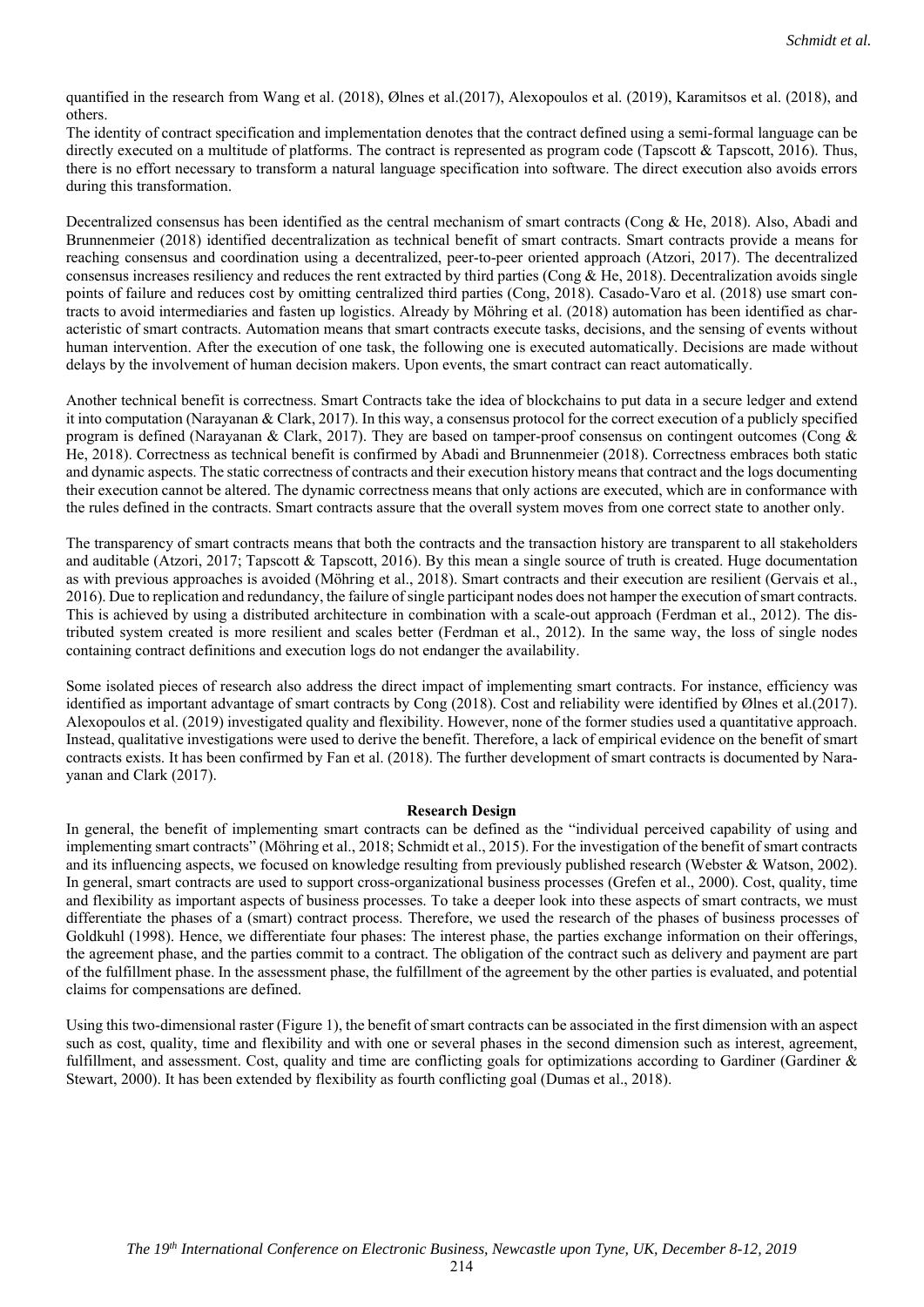

Figure 1: Two-dimensional raster for capturing the benefit from implementing smart contracts

The groundwork for capturing the cost benefits of smart contracts can be found in the transaction cost economics (Coase, 1937) and transaction cost theory (Williamson, 1979). Transaction cost is defined as the additional cost when using market-based instead of hierarchical coordination (Malone, Yates, & Benjamin, 1987). Transaction cost influences make-or-buy decisions (Walker & Weber, 1984) in the way that reducing transactions cost facilitates the use of external resources and thus increases the options for resource supply (Poppo & Zenger, 1998). In this way, new types of economic organization and governance are enabled. We assume that cost during the process of a contract positively influence the benefit of implementing smart contracts. Therefore, we formulate the hypothesis H1:

**H1:** Cost aspects positively influence the benefit resulting from implementing smart contracts.

In general, quality is the conformity of defined and real result of a process (Dumas et al., 2018). This includes both functional as non-functional properties such as the fulfillment of Service-Level-Agreements (Grigori et al., 2001). A process good in quality produces results by optimizing one or more quality features (Krogstie, 2016). High process quality is important to avoid negative impacts on the reputation and to avoid lost revenue, cost for damages, and contractual penalties (Dumas et al., 2018). Also, the additional processes necessary to compensate for a lack of quality can be very resource intensive. First indications for the positive impact of smart contracts and blockchains on quality, in particular, supply chain quality is given by Chen et al. (2017). Therefore, we define our hypothesis H2:

**H2:** Quality aspects positively influence the benefit resulting from implementing smart contracts.

The impact of time aspect on the benefit of smart contracts has been identified by Mohanta et al. (2018). Time impacts the benefit of smart contracts both on the schema and the instance level (Dumas et al., 2018). On the schema-level reductions in the time needed for adapting contracts helps to adapt it more quickly to changed requirements. Especially, the conditions of the contract can be adapted more closely to the actual market conditions. Furthermore, the reduction of time needed to run through the phases of the process instance is beneficial according to Dumas et al. (2018), Reijers and Mansar (2005) and Kohlbacher (2010). Furthermore, less time is needed; the reaction time to external events is shorter. Based on this, we suggest that improved quality of the contracting processes influence the benefit of implementing a smart contract positively. Therefore, we defined hypothesis  $H3.$ 

**H3:** Time aspects positively influence the benefit resulting from implementing smart contracts.

Flexibility may embrace different perspectives such as the definition of task and rules, the assignment of task and data structures (Regev, Soffer, & Schmidt, 2006). It is necessary to cope with situations that cannot be prescribed, and business changes (Nurcan, 2008). Flexibility includes both parametrization and configuration (Dumas et al., 2018). Flexibility is impacting the benefit of smart contracts, according to Alexopoulos et al. (2019) and Korpela et al. (2017). Therefore, we assume the following influence in hypothesis H4:

**H4:** Flexibility aspects positively influence the benefit resulting from implementing smart contracts.

The conceptual research model is summarized in the following Figure: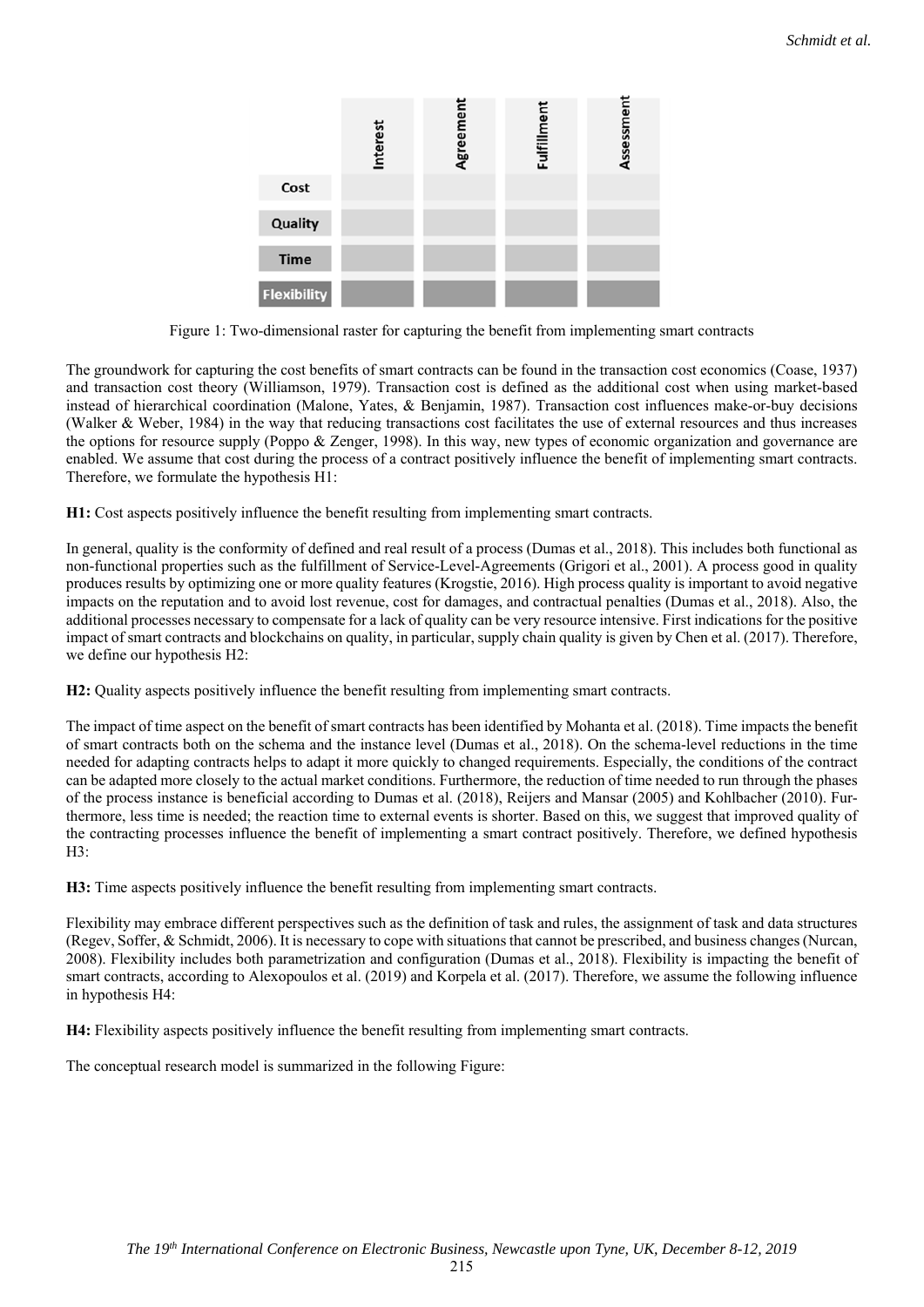

### **Research Method and Data Collection**

For the implementation of our research design, we have chosen a quantitative research approach regarding the recommendations of the current scientific literature (Recker, 2013). We used a web-based expert online survey for collecting the needed empirical data. The questionnaire was implemented via the web-based tool LimeSurvey. Questions discovering our research model were designed using a five-point Likert scale (e.g., statement questions from 1: "totally disagree" to 5: "totally agree"). The questions/items for each aspect are resulting from the identified related literature (e.g., Dumas et al., 2018; Möhring et al., 2018). The individual aspects of our conceptual research model were evaluated through different items. For instance, we asked questions (items) on 1) the overall benefit of implementing smart contracts, 2) the individual benefit of implementing smart contracts in the enterprise of the expert, 3) the effort related to the benefit of implementing, and 4) the usefulness/ease of use of implementing smart contracts. For the quality, cost, time and flexibility aspect items we asked questions related to the aspects of smart contracts of the related important process phases of a contract based on Winograd and Flores (1986) and Goldkuhl (1998). Furthermore, questions regarding the working experience and knowledge, impact of smart contracts to different areas, enterprise background of the experts as well as, e.g. gender were asked.

To reach the experts in our research field, we have contacted formal and informal the experts (e.g., via email, business social networks, contacts of the chamber of commerce, etc.). For ensuring a high quality of research, we have implemented different check-questions regarding the knowledge of our experts in the related field (e.g., knowledge and working experience in the field of smart contracts). Furthermore, in terms of the quality of our study, we run a pre-test of our questionnaire for improving it. We collected a data sample of n=108 experts in the time from October until December 2018 in German-speaking countries (Germany, Austria, Switzerland). After data cleaning (e.g., through missing data and check questions), we collected a final sample of n=71. The data formatting and cleaning process were supported by technical tools like Microsoft Excel based on .csv and .xls files. Our experts currently working in the field of smart contracts and planning or implementing them. The experts have approx. ten years of working experience in related industry sectors and working for enterprises with 31,334 employees on average coming from sectors like information and communication technology, finance, manufacturing, etc. Furthermore, n=7 of our experts are female, and n=64 are male. In general, for approx. 79% of our experts implementing smart contracts are very beneficial. Furthermore, the majority (approx. 95%) of our experts think that their current business models will be influenced by smart contracts. Business processes implementing smart contracts will be changed in the future based on the opinion of most of our experts (approx. 95%).

A structural equation modeling (SEM) approach (Hooper, Coughlan, & Mullen, 2008; Wong, 2013) was used to analyze our empirical data with our causal model. In general, the approach consists of two models (Wong 2013): the structural model (developed in the research design section of the paper, see Figure 2) and the measurement model (described by items above and criteria's in the results section). We used a PLS approach with Smart PLS regarding the literature and our sample size as well as less empirical research in this area (Ringle, Wende, & Becker, 2015; Wong, 2013). The approach is based on the calculation of least squared regression on sumscores. We run the Java-based smart PLS software version 3.2 with the recommendations of the literature (Ringle et al., 2015; Wong, 2013). Furthermore, the level of significance was calculated via the method of bootstrapping based on the related recommendations of the literature (Wong 2013) and should be below p<0.05 to reach a significant level. All needed quality metrics were calculated to ensure a high quality of research. For instance, the coefficient of the determination (R2 ), composite reliability, etc. are in a satisfying range (see the results section as well as Table 1). Therefore, our model ensures a high reliability according to the recommendations of the scientific literature. The used method is common in information systems research as well as recommended (e.g., Siponen & Vance, 2010). In the following, we present our empirical insights evaluating our research model.

### **RESULT**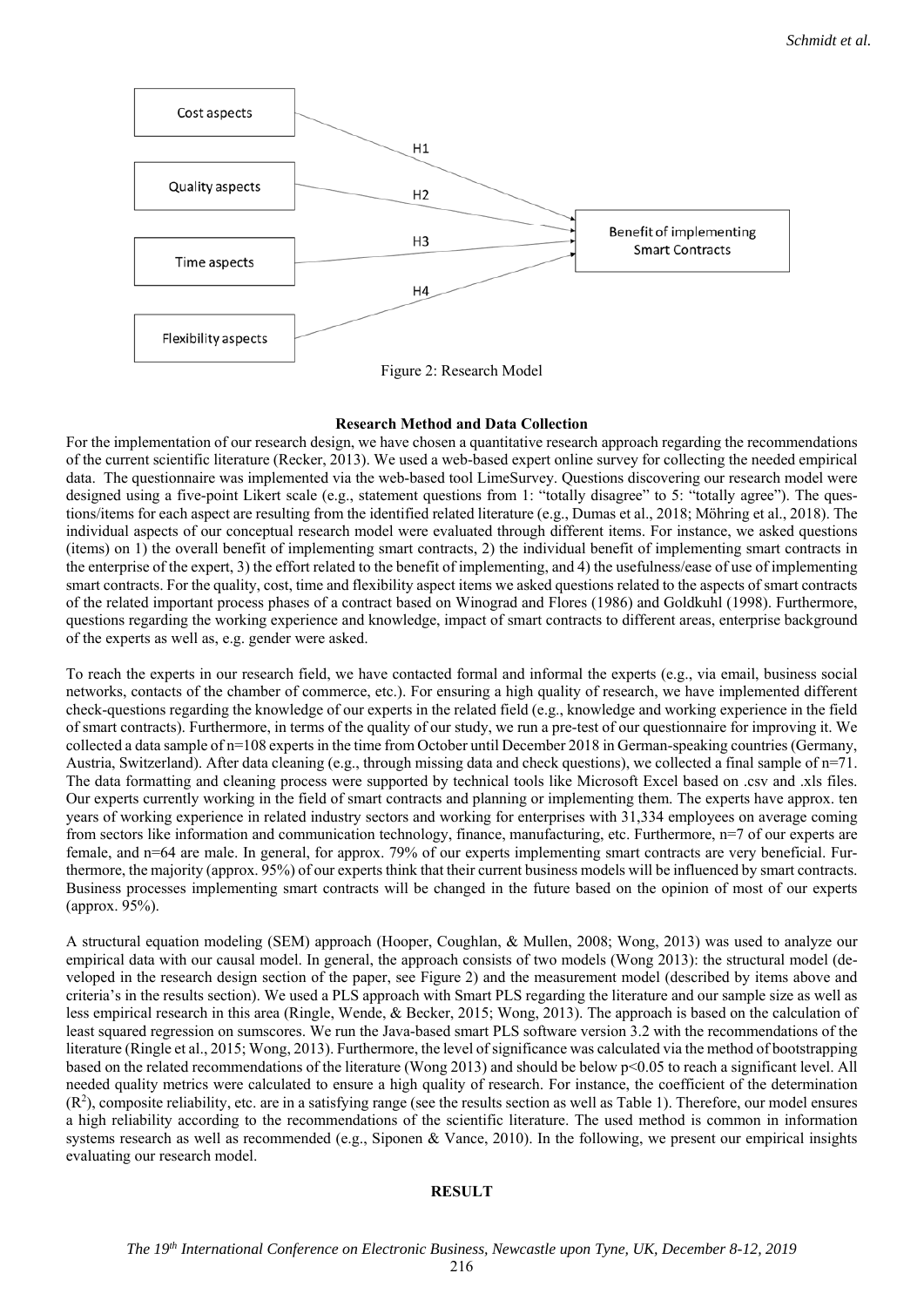After analyzing our causal research model with our collected empirical data, we got the following results (Figure 3). Regarding the quality of our model, the coefficient of the determination  $(R^2)$  is with the value of 0.617 > 0.19 satisfying according to the recommendations of the literature related to Chin (1998). The other metrics of our model are shown in table 1 and are also in a satisfying, reliable range (e.g., composite reliability  $> 0.7$  (Henseler et al., 2014))).



Figure 3: Results

# **Cost aspects**

Regarding the analysis of our first hypothesis, we can support our hypothesis, because of a significant positive path coefficient  $(+0.429; p<0.05)$ . Therefore, cost aspects positively influence the benefit of implementing smart contracts. The reduction of cost can be explained by several factors. First, smart contracts do not involve intermediaries that demand fees, etc. for their services (Alexopoulos et al., 2019; Beck et al., 2017; Risius & Spohrer, 2017). Second smart contracts provide a high degree of automation during all phases of the process (Casino et al., 2019; Notheisen, Cholewa, & Shanmugam, 2017; Seebacher & Schüritz, 2017). Furthermore, cost is reduced by the identity of the smart contracts with its implementation (Carter & Ubacht, 2018; Karamitsos et al., 2018). Contrary to conventional contracts, now, software development is necessary to implement a smart contract. Furthermore, cost impacts the benefit from smart contracts differently in the four phases. In the interest, phase is lower than in the agreement phase, where costly intermediaries can be avoided. During the fulfillment phase, the cost for tracking and tracing the process execution can be reduced. Using smart contracts, the assessment phase can be reduced significantly, because automatic mechanisms in smart contracts and the transparency avoid situations needing disputes.

| <b>SEM-Path</b>                                                                                    | Coefficient<br>Path | Signifi-cances | <b>Factor</b><br>Aspect                               | $\mathfrak{b}$<br>ರ<br>Cronbach<br>facto<br>$\mathbf{the}$ | relia-<br>Composite<br>bility |
|----------------------------------------------------------------------------------------------------|---------------------|----------------|-------------------------------------------------------|------------------------------------------------------------|-------------------------------|
| Cost aspects $\rightarrow$ Benefit of implement- $ +0.429 $<br>ing a smart contract                |                     | 0.001          | Cost aspects                                          | 0.7                                                        | 0.8                           |
| Quality aspects $\rightarrow$ Benefit of imple- $ +0.330 $<br>menting a smart contract             |                     | 0.007          | Quality aspects                                       | 0.8                                                        | 0.9                           |
| Time aspects $\rightarrow$ Benefit of implement- $\vert$ -0.172<br>ing a smart contract            |                     | 0.239          | Time aspects                                          | 0.7                                                        | 0.8                           |
| <b>Flexibility aspects &gt; Benefit of imple-</b> $\vert +0.351 \vert$<br>menting a smart contract |                     | 0.007          | Flexibility aspects                                   | 0.9                                                        | 0.9                           |
|                                                                                                    |                     |                | Benefit of implement- $ 0.8 $<br>ing a smart contract |                                                            | 0.8                           |

Table 1: Rounded metrics of the results of the analysis of the structural equation model

# **Quality aspects**

The positive influence of quality to the benefit of implementing smart contracts can also be supported by our analysis. Consequently, hypothesis H2 can be confirmed based on a significant, positive path coefficient (+0.330; p<0.05). Quality is increased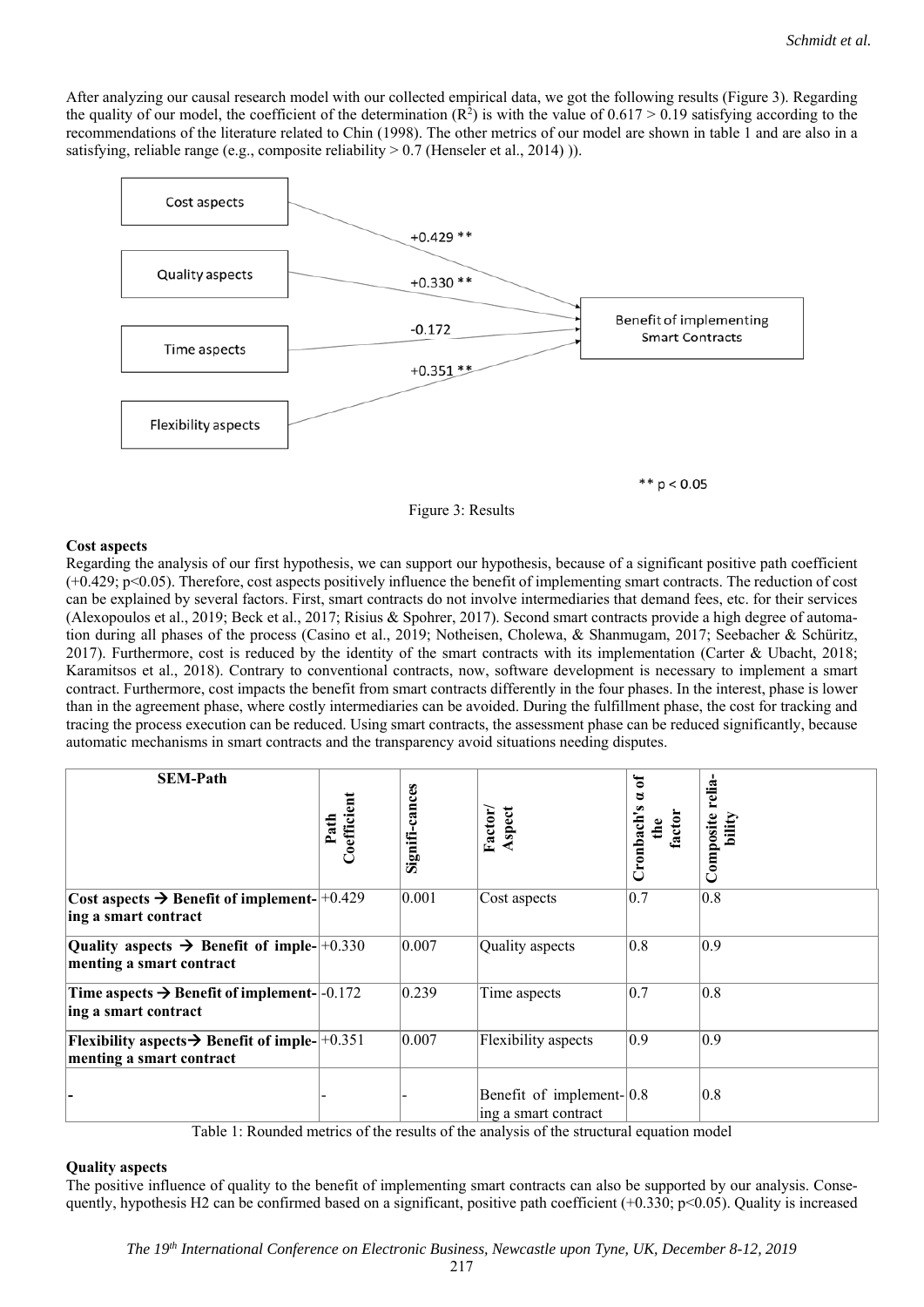because contracts and software technical implementation is one and that all contractual partners use the same implementation; thus the identity of contract and implementation (Carter & Ubacht, 2018; Karamitsos et al., 2018). Previous approaches had to create software to implement the contract. Often several implementations were necessary because of different platforms at the contractual partners. Smart contracts, however, only use one contract that is the implementation for all partners and thus avoid inconsistent implementation. Also, automation contributes to quality by avoiding human interventions with a high error rate (Casino et al., 2019; Wang et al., 2018). The high transparency of smart contracts also contributes to quality (Batubara, Ubacht, & Janssen, 2018; Karamitsos et al., 2018), because it creates a single source of truth (Friedlmaier, Tumasjan, & Welpe, 2017; Zavolokina et al., 2019) and thus avoids inconsistent interpretations. Quality is also improved by the resiliency of smart contracts (Atzori, 2017; Gervais et al., 2016). Furthermore, Mohanta et al. (2018) argue, that also the higher accuracy of smart contracts can be used as an explanation. Furthermore, automation increases the quality in the contract fulfillment phase primarily.

### **Time aspects**

Furthermore, time aspects are interesting for our experts. However, on the base of our analysis, we cannot confirm our hypothesis 3, because of a missing significance (p=0.239>0.05). In general, time aspects are necessary to evaluate and improve contract related processes. Research suggests that the execution time is reduced by automation implementation (Carter & Ubacht, 2018; Karamitsos et al., 2018). Furthermore, another factor inside can be the speed and real-time updates (Mohanta et al., 2018). This includes the proceeding of the process and the reaction to external events. However, regarding our non-significant data, the majority of our experts might be not confident about timing aspects. Therefore, more future research and a deeper look into cost aspects are needed.

### **Flexibility aspects**

Finally, flexibility aspects are very important for our experts regarding our data analysis. We can significantly (+0.351; p<0.05) support hypothesis 4. Therefore, the flexibility of smart contracts positively influences the benefit coming from implementing smart contracts. This can be explained by multiple factors. Flexibility is enabled by the ability of smart contracts to quickly implement changes due to the identity of smart contract and its implementation (Carter & Ubacht, 2018; Karamitsos et al., 2018). Thus, changes in the interest and agreement phase can be implemented directly and without running through multiple steps of an implementation process. Also, the high degree of automation in smart contracts contributes to their flexibility especially in the fulfillment and assessment phase because rules to cope with different situations can be quickly selected and executed process (Casino et al., 2019; Notheisen et al., 2017; Seebacher & Schüritz, 2017). In the following, a conclusion, as well as discussion, is given based on our research results.

#### **CONCLUSION AND DISCUSSION**

Smart contracts are important for information systems research and practice, as well (Möhring et al., 2018; Risius & Spohrer, 2017). Smart contracts will transform structures, processes, and intermediaries in firms using them (Iansiti & Lakhani, 2017). To make markets thrive, their participants have to be able to efficiently verify and audit transaction attributes (Catalini & Gans, 2016). In general, contracts are essential for firms: they are used to procure material, hire personnel, and sell goods. Therefore, technology is of huge importance that can automate the creation, definition, making, and execution of contracts. In the past, there was a lack of research about the benefit of implementing smart contracts and its influencing factors. We respond with our research to the need of more scientific work driven by past research (Möhring et al., 2018; Risius & Spohrer, 2017). Our research develops a related research model, evaluate the model through a quantitative expert study and show first empirical results as well as discussions. We found that cost, quality and flexibility aspects influence significantly the benefit resulting from implementing smart contracts.

There are several implications for research and practice based on our results. Our research extends the scientific knowledge base about the benefit of implementing smart contracts and its influencing factors. We showed empirically how strong these factors are. We extend previous research in different ways. Our research supports and extends the strategic decision making on smart contracts and decision making, identified as an important theme of research by, e.g., Felin and Lakhani (2018) and Carson et al. (2018). Furthermore, we extend the practical, driven research view of smart contracts of, e.g., Möhring et al. (2018) to more focus on the side of benefits of implementing smart contracts and its influencing factors. Also, practice can benefit from our research. Related managers can use our results to evaluate the implementation of smart contracts in their business. Different practical use cases can be compared based on different influencing factors. Furthermore, our research shows more insights into this relatively new topic for business to clarify important aspects and support decisions. Enterprise and organizations can directly determine the impact of smart contracts on their processes.

Limitations can be found in the research method and sample size. Furthermore, we selected only experts from German-speaking countries (Germany, Austria, Switzerland). However, our research approach is commonly used in information systems research (e.g. Ortbach et al., 2013; Schmidt et al., 2015) and shows interesting scientific findings. Future research can be used to cover these limitations and extend the knowledge base. For instance, comparative studies with experts from different major countries like, e.g., China and North America can be used for comparison, evaluation as well as the extension of our research. We could not address all the possible factors in our study. Therefore, there is a good opportunity to enlarge the number of factors to explain the benefit of implementing smart contracts. Furthermore, qualitative studies to evaluate implementation projects are also a good starting point for future research.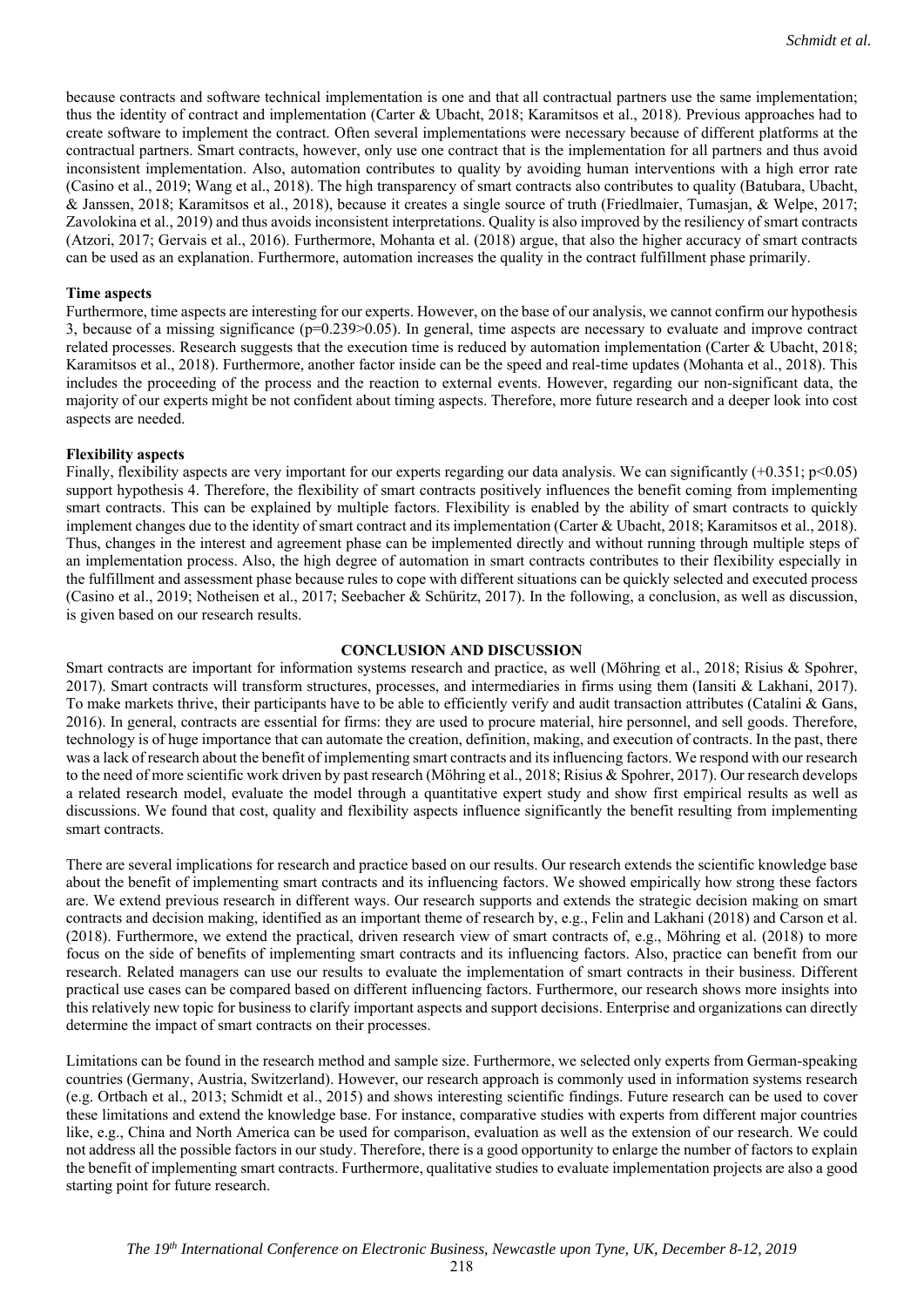### **REFERENCES**

- Abadi, J., & Brunnermeier, M. (2018). *Blockchain Economics* (NBER Working Paper / National Bureau of Economic Research, Inc No. 25407). Princeton University. Retrieved from https://econpapers.repec.org/paper/nbrnberwo/25407.htm
- Alexopoulos, C., Charalabidis, Y., Androutsopoulou, A., Loutsaris, M. A., & Lachana, Z. (2019). Benefits and Obstacles of Blockchain Applications in e-Government. In *Proceedings of the 52nd Hawaii International Conference on System Sciences* (pp. 3377–3386). Maui, Hawaii.
- Atzori, M. (2017). Blockchain technology and decentralized governance: Is the state still necessary? *Journal of Governance and Regulation*, *6*(1), 45–62.
- Batubara, F. R., Ubacht, J., & Janssen, M. (2018). Challenges of Blockchain Technology Adoption for e-Government: A Systematic Literature Review. In *Proceedings of the 19th Annual International Conference on Digital Government Research: Governance in the Data Age* (pp. 76:1–76:9). New York, NY, USA: ACM. doi:10.1145/3209281.3209317
- Beck, R., Avital, M., Rossi, M., & Thatcher, J. (2017). Blockchain Technology in Business and Information Systems Research. *Business & Information Systems Engineering*, *59*(6), 381–384.
- Bermeo-Almeida, O., Cardenas-Rodriguez, M., Samaniego-Cobo, T., Ferruzola-Gómez, E., Cabezas-Cabezas, R., & Bazán-Vera, W. (2018). Blockchain in Agriculture: A Systematic Literature Review. In *International Conference on Technologies and Innovation* (pp. 44–56). Springer.
- Buterin, V. (2014). A next-generation smart contract and decentralized application platform. *White Paper*. Retrieved from https://www.weusecoins.com/assets/pdf/library/Ethereum\_white\_paper-a\_next\_generation\_smart\_contract\_and\_decentralized\_application\_platform-vitalik-buterin.pdf
- Calvaresi, D., Leis, M., Dubovitskaya, A., Schegg, R., & Schumacher, M. (2019). Trust in Tourism via Blockchain Technology: Results from a Systematic Review. In *Information and Communication Technologies in Tourism 2019* (pp. 304–317). Springer.
- Carson, B., Romanelli, G., Walsh, P., & Zhumaev, A. (2018). *Blockchain beyond the hype: What is the strategic business value?* (p. 13). McKinsey.
- Carter, L., & Ubacht, J. (2018). Blockchain Applications in Government. In *Proceedings of the 19th Annual International Conference on Digital Government Research: Governance in the Data Age* (pp. 126:1–126:2). New York, NY, USA: ACM. doi:10.1145/3209281.3209329
- Casado-Vara, R., González-Briones, A., Prieto, J., & Corchado, J. M. (2018). Smart Contract for Monitoring and Control of Logistics Activities: Pharmaceutical Utilities Case Study. In *The 13th International Conference on Soft Computing Models in Industrial and Environmental Applications* (pp. 509–517). Springer.
- Casey, M., & Vigna, P. (2018). In Blockchain We Trust. *MIT Technology Review*, *121*(May/June 2018), 10–16.
- Casino, F., Dasaklis, T. K., & Patsakis, C. (2019). A systematic literature review of blockchain-based applications: Current status, classification and open issues. *Telematics and Informatics*, *36*, 55–81.
- Catalini, C., & Gans, J. S. (2016). *Some Simple Economics of the Blockchain* (SSRN Scholarly Paper No. ID 2874598). Rochester, NY: Social Science Research Network. Retrieved from https://papers.ssrn.com/abstract=2874598
- Chen, S., Shi, R., Ren, Z., Yan, J., Shi, Y., & Zhang, J. (2017). A Blockchain-based supply chain quality management framework. In *E-Business Engineering (ICEBE), 2017 IEEE 14th International Conference on* (pp. 172–176). IEEE.
- Chin, W. W. (1998). The partial least squares approach to structural equation modeling. *Modern Methods for Business Research*, *295*(2), 295–336.
- Coase, R. H. (1937). The Nature of the Firm. *Economica*, *4*(16), 386–405. doi:10.1111/j.1468-0335.1937.tb00002.x
- Cong, L. W. (2018). Navigating the Next Wave of Blockchain Innovation: Smart Contracts. Retrieved from https://sloanreview.mit.edu/article/navigating-the-next-wave-of-blockchain-innovation-smart-contracts/
- Cong, L. W., & He, Z. (2018). *Blockchain Disruption and Smart Contracts* (SSRN Scholarly Paper No. ID 2985764) (p. 54). Rochester, NY: National Bureau of Economic Research. doi:10.3386/w24399
- Dumas, M., Rosa, M. L., Mendling, J., & Reijers, H. (2018). *Fundamentals of Business Process Management 2nd Edition* (2nd ed.). Berlin Heidelberg: Springer-Verlag. Retrieved from //www.springer.com/de/book/9783662565087
- Dutra, A., Tumasjan, A., & Welpe, I. M. (2018). Blockchain Is Changing How Media and Entertainment Companies Compete. *MIT Sloan Management Review*, (Fall 2018), 39–45.
- Fan, L., Park, S., & Gil-Garcia, J. R. (2018). Understanding the Potential of Blockchain for IoT Data in the Public Sector: Challenges and Benefits in a Simulated Environment. *EGOV-CeDEM-EPart 2018*, 21–28.
- Felin, T., & Lakhani, K. (2018). Before jumping on the bandwagon, companies need to carefully consider how ledger technologies fit into their overall strategy. *MIT Sloan Management Review*, *1*(60), 32–38.
- Felin, T., & Zenger, T. (2018). What Sets Breakthrough Strategies Apart. *MIT Sloan Management Review*, (Winter 2018), 86– 88.
- Ferdman, M., Adileh, A., Kocberber, O., Volos, S., Alisafaee, M., Jevdjic, D., … Falsafi, B. (2012). Clearing the clouds: A study of emerging scale-out workloads on modern hardware. In *ACM SIGPLAN Notices* (Vol. 47, pp. 37–48). ACM. Retrieved from http://dl.acm.org/citation.cfm?id=2150982
- Friedlmaier, M., Tumasjan, A., & Welpe, I. M. (2017). *Disrupting Industries With Blockchain: The Industry, Venture Capital Funding, and Regional Distribution of Blockchain Ventures* (SSRN Scholarly Paper No. ID 2854756). Rochester, NY: Social Science Research Network. Retrieved from https://papers.ssrn.com/abstract=2854756
- Gardiner, P. D., & Stewart, K. (2000). Revisiting the golden triangle of cost, time and quality: The role of NPV in project control, success and failure. *International Journal of Project Management*, *18*(4), 251–256.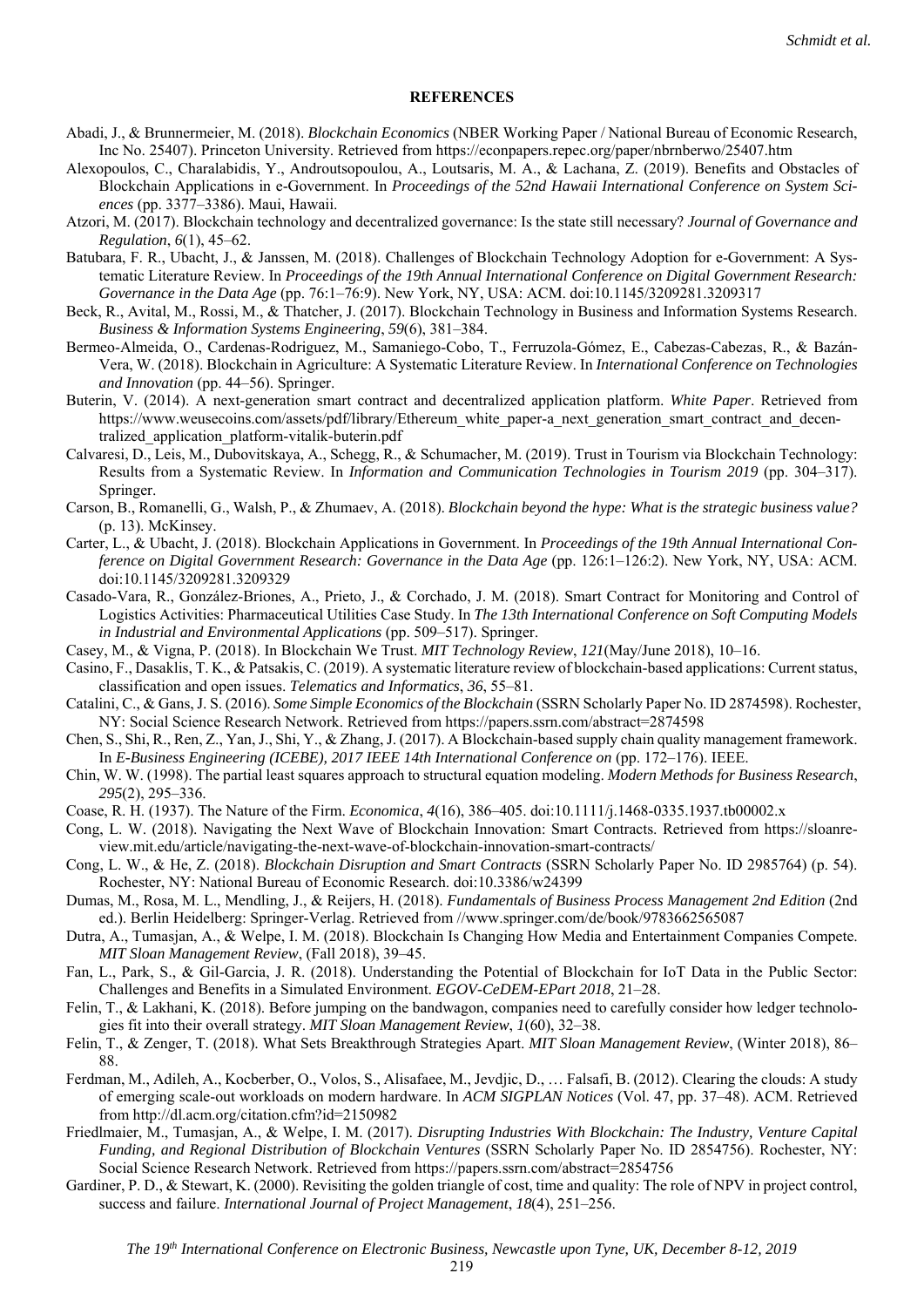- Gervais, A., Karame, G. O., Wüst, K., Glykantzis, V., Ritzdorf, H., & Capkun, S. (2016). On the security and performance of proof of work blockchains. In *Proceedings of the 2016 ACM SIGSAC Conference on Computer and Communications Security* (pp. 3–16). ACM.
- Goldkuhl, G. (1998). The six phases of business processes: Business communication and the exchange of value. In *Proceedings of Beyond Convergence: The 12th Biennial ITS conference—ITS´98* (pp. 1–20). Jönköping International Business School.

Grefen, P., Aberer, K., Hoffner, Y., & Ludwig, H. (2000). *CrossFlow: Cross-organizational workflow management in dynamic virtual enterprises* (Report to the European Commission No. No. 28635) (p. 29).

- Grigori, D., Casati, F., Dayal, U., & Shan, M.-C. (2001). Improving Business Process Quality through Exception Understanding, Prediction, and Prevention. In VLDB (Vol. 1, pp. 159–168).
- Grover, P., Kar, A. K., & Ilavarasan, P. V. (2018). Blockchain for Businesses: A Systematic Literature Review. In Conference on e-Business, e-Services and e-Society (pp. 325–336). Springer.
- Hawlitschek, F., Notheisen, B., & Teubner, T. (2018). The limits of trust-free systems: A literature review on blockchain technology and trust in the sharing economy. Electronic Commerce Research and Applications, 29, 50–63. doi:10.1016/j.elerap.2018.03.005
- Henseler, J., Dijkstra, T. K., Sarstedt, M., Ringle, C. M., Diamantopoulos, A., Straub, D. W., … Calantone, R. J. (2014). Common beliefs and reality about PLS: Comments on Rönkkö and Evermann (2013). Organizational Research Methods, 17(2), 182– 209.
- Hooper, D., Coughlan, J., & Mullen, M. (2008). Structural Equation Modelling: Guidelines for Determining Model Fit. Electronic Journal of Business Research Methods, 6(1), 53–60.
- Iansiti, M., & Lakhani, K. R. (2017). The Truth About Blockchain. Harvard Business Review, 95(1), 118–127.
- Karamitsos, I., Papadaki, M., & Barghuthi, N. B. A. (2018). Design of the Blockchain Smart Contract: A Use Case for Real Estate. Journal of Information Security, 09, 177–191. doi:10.4236/jis.2018.93013
- Kohlbacher, M. (2010). The effects of process orientation: A literature review. Business Process Management Journal, 16(1), 135–152. doi:10.1108/14637151011017985
- Korpela, K., Hallikas, J., & Dahlberg, T. (2017). Digital Supply Chain Transformation Toward Blockchain Integration. In Proceedings of the 50th Hawaii International Conference on System Sciences (pp. 4188–4189).
- Kosba, A., Miller, A., Shi, E., Wen, Z., & Papamanthou, C. (2016). Hawk: The blockchain model of cryptography and privacypreserving smart contracts. In 2016 IEEE Symposium on Security and Privacy (SP) (pp. 839–858). IEEE. Retrieved from http://ieeexplore.ieee.org/abstract/document/7546538/
- Krogstie, J. (2016). Quality in Business Process Modeling. Cham: Springer International Publishing. doi:10.1007/978-3-319- 42512-2
- Malone, T. W., Yates, J., & Benjamin, R. I. (1987). Electronic markets and electronic hierarchies. Communications of the ACM, 30(6), 484–497.
- Mills, D. C., Wang, K., Malone, B., Ravi, A., Marquardt, J., Badev, A. I., … Baird, M. (2016). Distributed Ledger Technology in Payments, Clearing, and Settlement (SSRN Scholarly Paper No. ID 2881204). Rochester, NY: Social Science Research Network. Retrieved from https://papers.ssrn.com/abstract=2881204
- Mohanta, B. K., Panda, S. S., & Jena, D. (2018). An Overview of Smart Contract and Use Cases in Blockchain Technology. In 2018 9th International Conference on Computing, Communication and Networking Technologies (ICCCNT) (pp. 1–4). Bangalore: IEEE. doi:10.1109/ICCCNT.2018.8494045
- Möhring, M., Keller, B., Schmidt, R., Rippin, A.-L., Schulz, J., & Brückner, K. (2018). Empirical Insights in the Current Development of Smart Contracts. PACIS 2018 Proceedings. Retrieved from https://aisel.aisnet.org/pacis2018/146
- Nakamoto, S. (2008). Bitcoin: A peer-to-peer electronic cash system. Retrieved November 23, 2014, from http://nakamotoinstitute.org/bitcoin.html/
- Narayanan, A., & Clark, J. (2017). Bitcoin's academic pedigree. Communications of the ACM, 60(12), 36–45.
- Notheisen, B., Cholewa, J. B., & Shanmugam, A. P. (2017). Trading Real-World Assets on Blockchain. Business & Information Systems Engineering, 59(6), 425–440. doi:10.1007/s12599-017-0499-8
- Nurcan, S. (2008). A Survey on the Flexibility Requirements Related to Business Processes and Modeling Artifacts. In Proceedings of the 41st Annual Hawaii International Conference on System Sciences (pp. 378–388). IEEE Computer Society.
- Ølnes, S., Ubacht, J., & Janssen, M. (2017). Blockchain in government: Benefits and implications of distributed ledger technology for information sharing. Government Information Quarterly, 34(3), 355–364. doi:10.1016/j.giq.2017.09.007
- OpenLaw. (2019). OpenLaw—A free legal repository. Retrieved February 17, 2019, from https://openlaw.io/
- Ortbach, K., Köffer, S., Bode, M., & Niehaves, B. (2013). Individualization of Information Systems-Analyzing Antecedents of IT Consumerization Behavior. In ICIS Conference Proceedings.
- Peck, M. E. (2017). How Smart Contracts Work. IEEE Spectrum: Technology, Engineering, and Science News, 25–35.
- Poppo, L., & Zenger, T. (1998). Testing alternative theories of the firm: Transaction cost, knowledge-based, and measurement explanations for make-or-buy decisions in information services. Strategic Management Journal, 19(9), 853–877.
- Ramachandiran, R. (2018). Using Blockchain Technology To Improve Trust In eCommerce Reviews. doi:10.13140/rg.2.2.29324.00646
- Recker, J. (2013). Scientific research in information systems: A beginner's guide. Berlin, Heidelberg: Springer Berlin Heidelberg.
- Regev, G., Soffer, P., & Schmidt, R. (2006). Taxonomy of Flexibility in Business Processes. In Proceedings Seventh Workshop on Business Process Modeling, Development, and Support (BPMDS'06). Requirements for flexibility and the ways to achieve it (p. S. 90-93). Luxemburg.

220